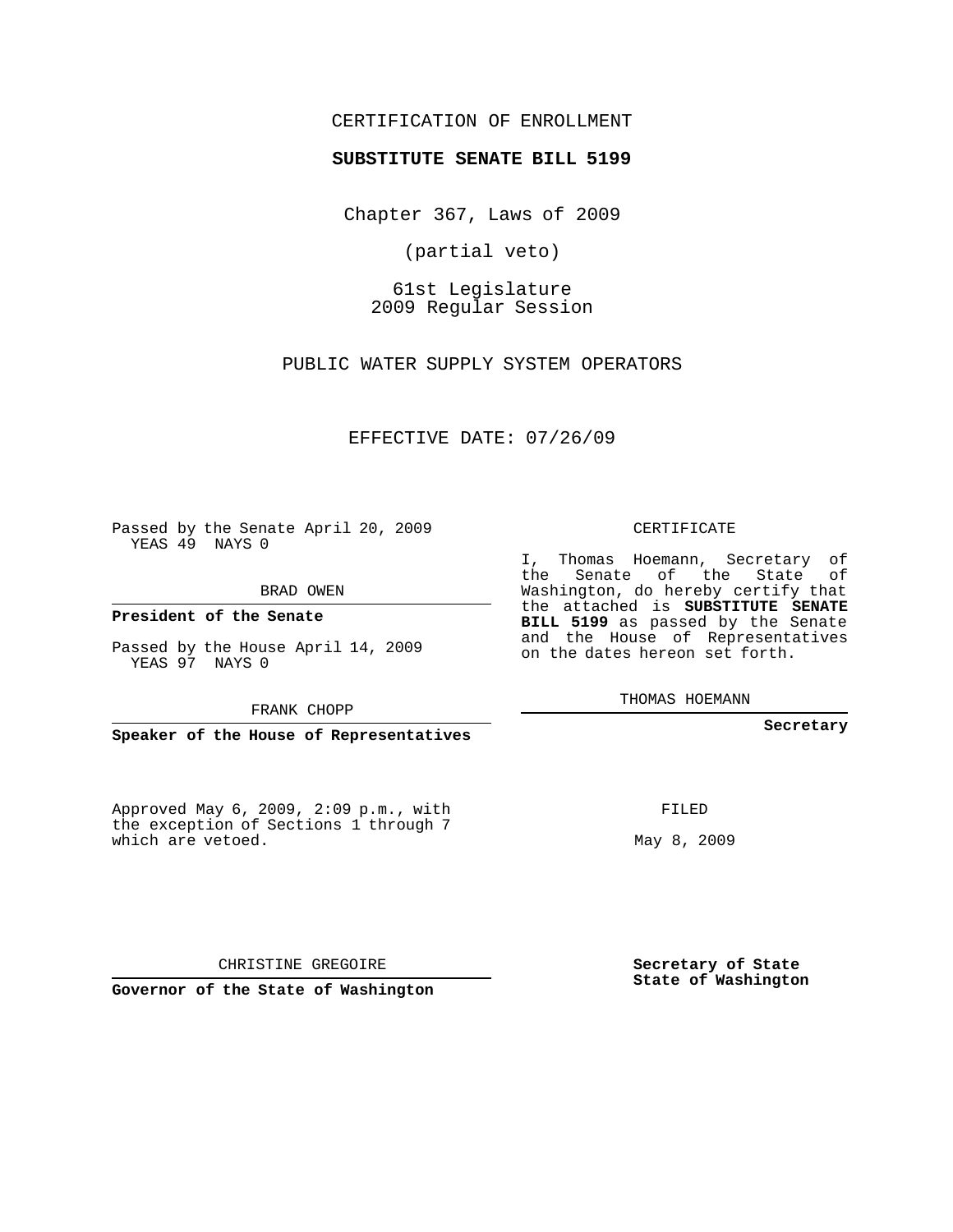## **SUBSTITUTE SENATE BILL 5199** \_\_\_\_\_\_\_\_\_\_\_\_\_\_\_\_\_\_\_\_\_\_\_\_\_\_\_\_\_\_\_\_\_\_\_\_\_\_\_\_\_\_\_\_\_

\_\_\_\_\_\_\_\_\_\_\_\_\_\_\_\_\_\_\_\_\_\_\_\_\_\_\_\_\_\_\_\_\_\_\_\_\_\_\_\_\_\_\_\_\_

AS AMENDED BY THE HOUSE

Passed Legislature - 2009 Regular Session

**State of Washington 61st Legislature 2009 Regular Session**

**By** Senate Environment, Water & Energy (originally sponsored by Senators Fraser, Morton, Rockefeller, and Shin; by request of Department of Health)

READ FIRST TIME 01/28/09.

1 AN ACT Relating to public water supply system operators; amending RCW 70.119.020, 70.119.030, 70.119.110, 70.119.130, and 70.119.160; adding new sections to chapter 70.119 RCW; and adding a new section to chapter 70.119A RCW.

5 BE IT ENACTED BY THE LEGISLATURE OF THE STATE OF WASHINGTON:

 6 *\*Sec. 1. RCW 70.119.020 and 1999 c 153 s 67 are each amended to* 7 *read as follows:*

 8 *((As used)) The definitions in this section apply throughout this* 9 *chapter unless the context clearly requires ((another meaning:))* 10 *otherwise.*

11 *(1) "Backflow assembly tester" means a person in charge of* 12 *inspecting, testing, maintaining, and repairing backflow assemblies,* 13 *devices, or air gaps that protect the public water system.*

14 *(2) "Certificate" means a certificate of competency issued by the* 15 *secretary stating that the operator has met the requirements for the* 16 *specified operator classification of the certification program.*

17 *(((2))) (3) "Certified operator" means an individual holding a* 18 *valid certificate and employed or appointed by any county, water-sewer* 19 *district, municipality, public or private corporation, company,*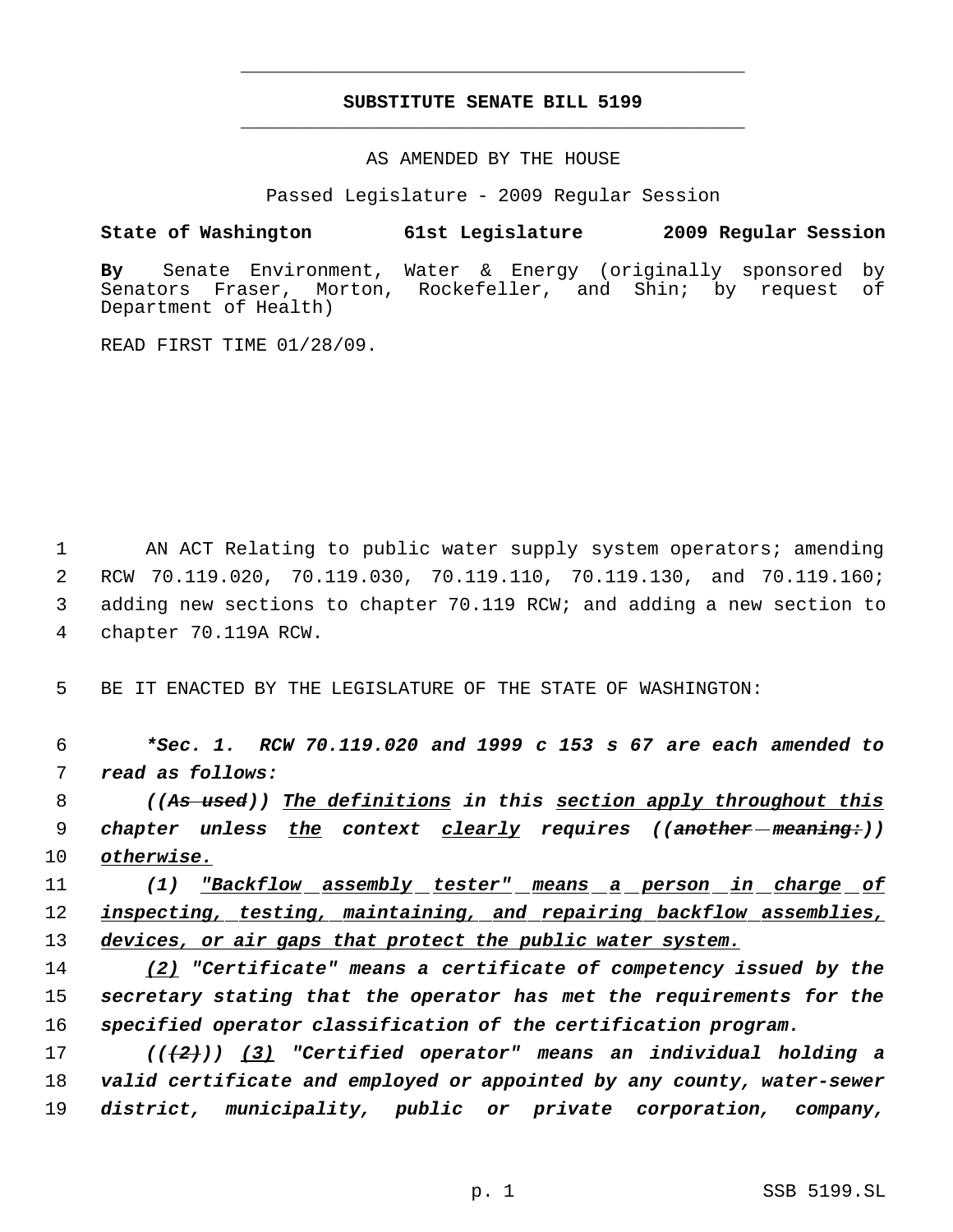*institution, person, federal agency, or the state of Washington and who is designated by the employing or appointing officials as the person responsible for active daily technical operation.*

 *(((3))) (4) "Cross-connection control specialist" means a person in charge of developing and implementing cross-connection control programs.*

*(5) "Department" means the department of health.*

 *(((4))) (6) "Distribution system" means that portion of a public water system which stores, transmits, pumps and distributes water to consumers.*

 *(((5))) (7) "Groundwater under the direct influence of surface water" means any water beneath the surface of the ground with:*

 *(a) Significant occurrence of insects or other macroorganisms, algae, or large diameter pathogens such as giardia lamblia; or*

 *(b) Significant and relatively rapid shifts in water characteristics such as turbidity, temperature, conductivity, or pH which closely correlate to climatological or surface water conditions.*

 *(((6))) (8) "Group A water system" means a system with fifteen or more service connections, regardless of the number of people; or a system serving an average of twenty-five or more people per day for sixty or more days within a calendar year, regardless of the number of service connections. ((Group A water system does not include a system serving fewer than fifteen single-family residences, regardless of the number of people.*

 *(7))) (9) "Nationally recognized association of certification authorities" shall mean an organization which serves as an information center for certification activities, recommends minimum standards and guidelines for classification of potable water treatment plants, water distribution systems and waste water facilities and certification of operators, facilitates reciprocity between state programs and assists authorities in establishing new certification programs and updating existing ones.*

 *(((8))) (10) "Operator" includes backflow assembly tester, certified operator, and cross-connection control specialist as these terms are defined in this section.*

 *(11) "Public water system" means any system, excluding a system serving only one single-family residence and a system with four or fewer connections all of which serve residences on the same farm,*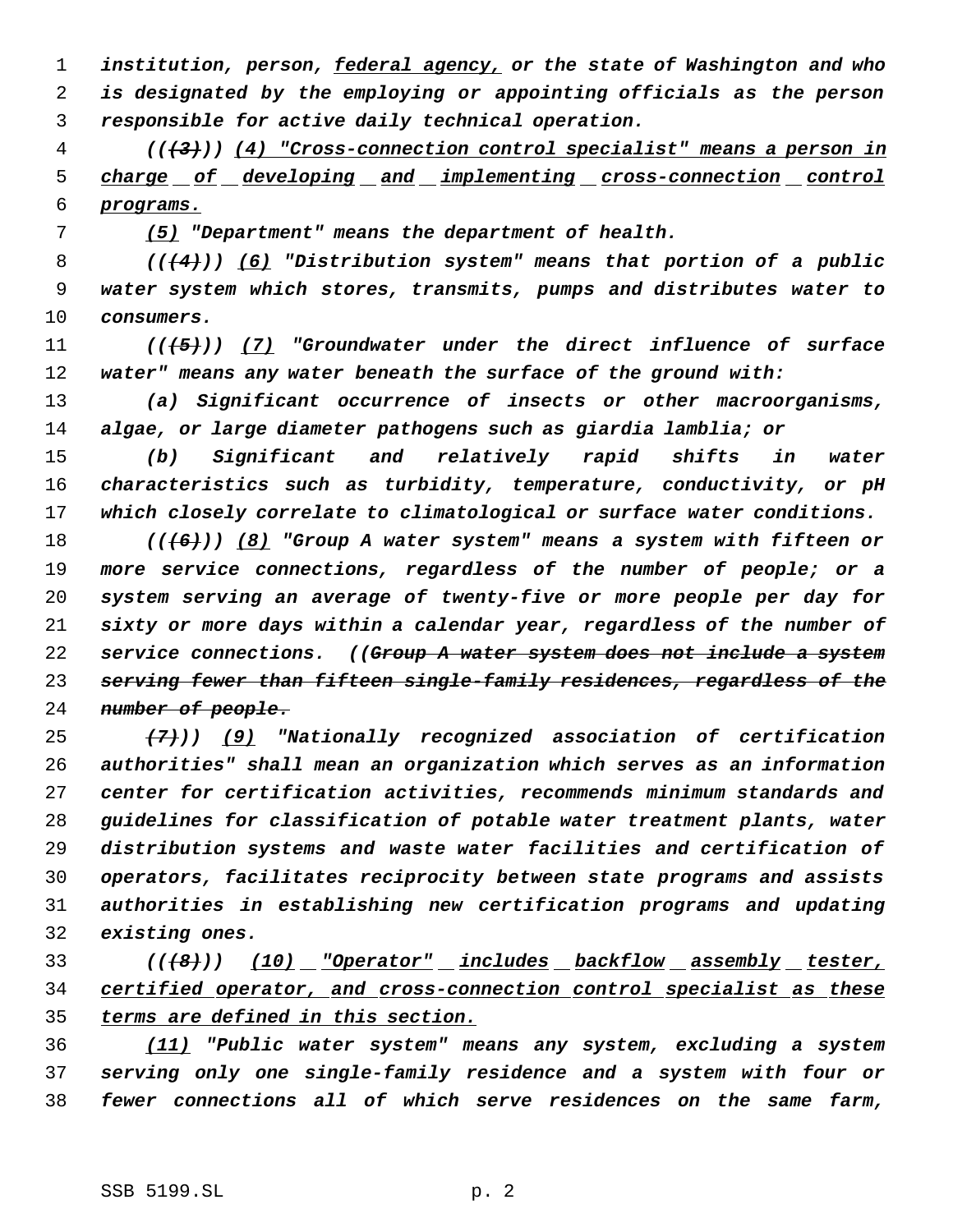*providing piped water for human consumption, including any collection, treatment, storage, or distribution facilities under control of the purveyor and used primarily in connection with the system; and collection or pretreatment storage facilities not under control of the purveyor but primarily used in connection with the system.*

 *(((9))) (12) "Purification plant" means that portion of a public water system which treats or improves the physical, chemical or bacteriological quality of the system's water to bring the water into compliance with state board of health standards.*

 *(((10))) (13) "Secretary" means the secretary of the department of health.*

 *(((11))) (14) "Service" means a connection to a public water system designed to serve a single-family residence, dwelling unit, or equivalent use. If the facility has group home or barracks-type accommodations, three persons will be considered equivalent to one service.*

 *(((12))) (15) "Surface water" means all water open to the atmosphere and subject to surface runoff. \*Sec. 1 was vetoed. See message at end of chapter.*

 *\*Sec. 2. RCW 70.119.030 and 1997 c 218 s 2 are each amended to read as follows:*

*(1) A public water system shall have a certified operator if:*

*(a) It is a group A water system; or*

 *(b) It is a public water system using a surface water source or a groundwater source under the direct influence of surface water.*

 *(2) The certified operators shall be in charge of the technical direction of a water system's operation, or an operating shift of such a system, or a major segment of a system necessary for monitoring or improving the quality of water. The operator shall be certified as provided in RCW 70.119.050.*

 *(3) A certified operator may provide required services to more than one system or to a group of systems. The amount of time that a certified operator shall be required to be present at any given system shall be based upon the time required to properly operate and maintain the public water system as designed and constructed in accordance with RCW 43.20.050. The employing or appointing officials shall designate the position or positions requiring mandatory certification within*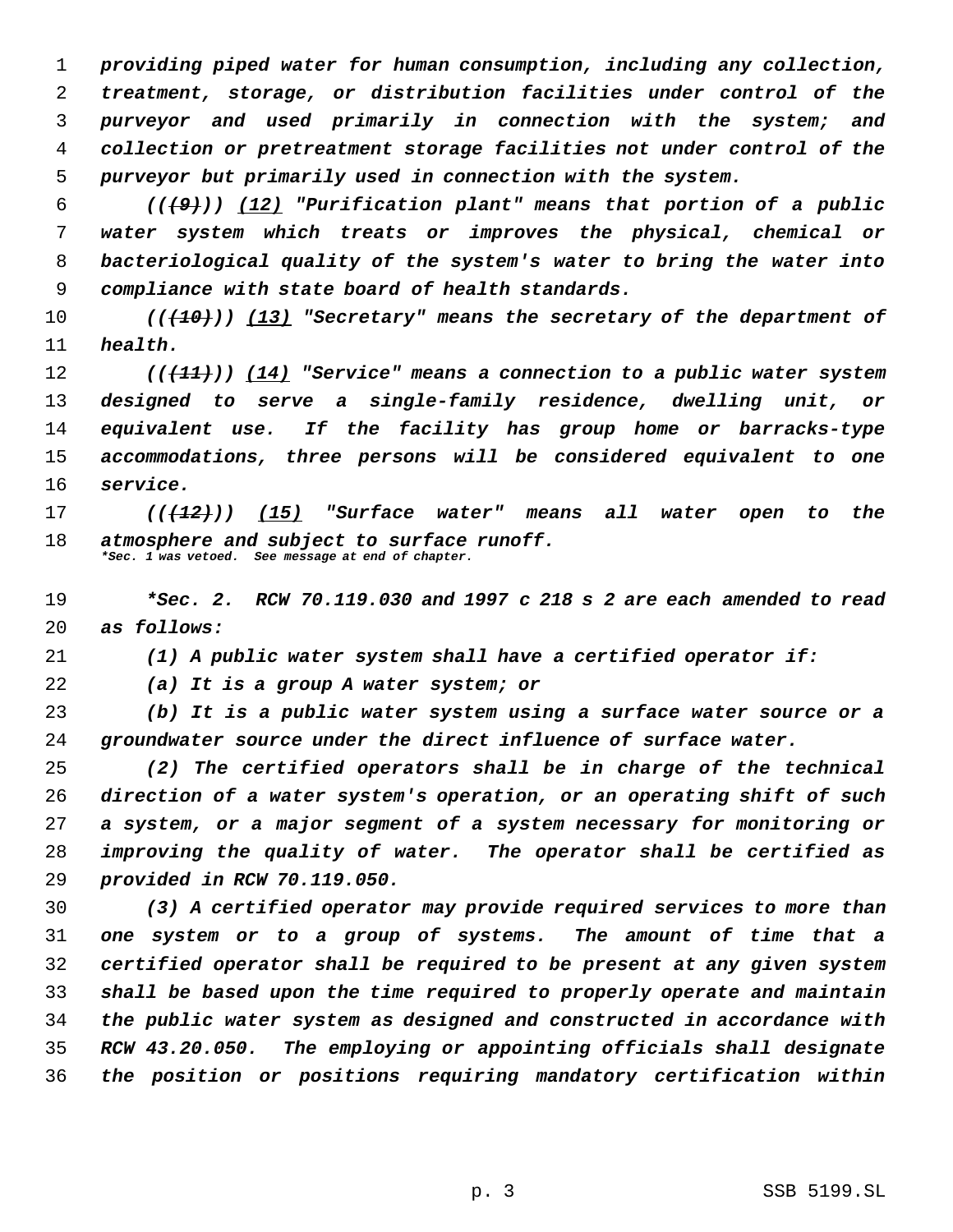*their individual systems and shall assure that such certified operators are responsible for the system's technical operation.*

 *(4) The department shall, in establishing by rule or otherwise the requirements for public water systems with fewer than one hundred connections, phase in such requirements in order to assure that (a) an adequate number of certified operators are available to serve the additional systems, (b) the systems have adequate notice and time to plan for securing the services of a certified operator, (c) the department has the additional data and other administrative capacity, (d) adequate training is available to certify additional operators as necessary, and (e) any additional requirements under federal law are satisfied. The department shall require certified operators for all group A systems as necessary to conform to federal law or implementing rules or guidelines. Unless necessary to conform to federal law, rules, or guidelines, the department shall not require a certified operator for a system with fewer than one hundred connections unless that system is determined by the department to be in significant noncompliance with operational, monitoring, or water quality standards that would put the public health at risk, as defined by the department by rule, or has, or is required to have, water treatment facilities other than simple disinfection.*

 *(((5) Any examination required by the department as a prerequisite for the issuance of a certificate under this chapter shall be offered in each region where the department has a regional office.*

 *(6) Operators not required to be certified by this chapter are encouraged to become certified on a voluntary basis.)) \*Sec. 2 was vetoed. See message at end of chapter.*

 *\*NEW SECTION. Sec. 3. A new section is added to chapter 70.119 RCW to read as follows:*

 *(1) Backflow assembly testers and cross-connection control specialists must hold a valid certificate and must be certified as provided by rule as adopted under the authority of RCW 70.119.050.*

 *(2) Backflow assembly testers who maintain or repair backflow assemblies, devices, or air gaps inside a building are subject to certification under chapter 18.106 RCW. \*Sec. 3 was vetoed. See message at end of chapter.*

 *\*NEW SECTION. Sec. 4. A new section is added to chapter 70.119 RCW to read as follows:*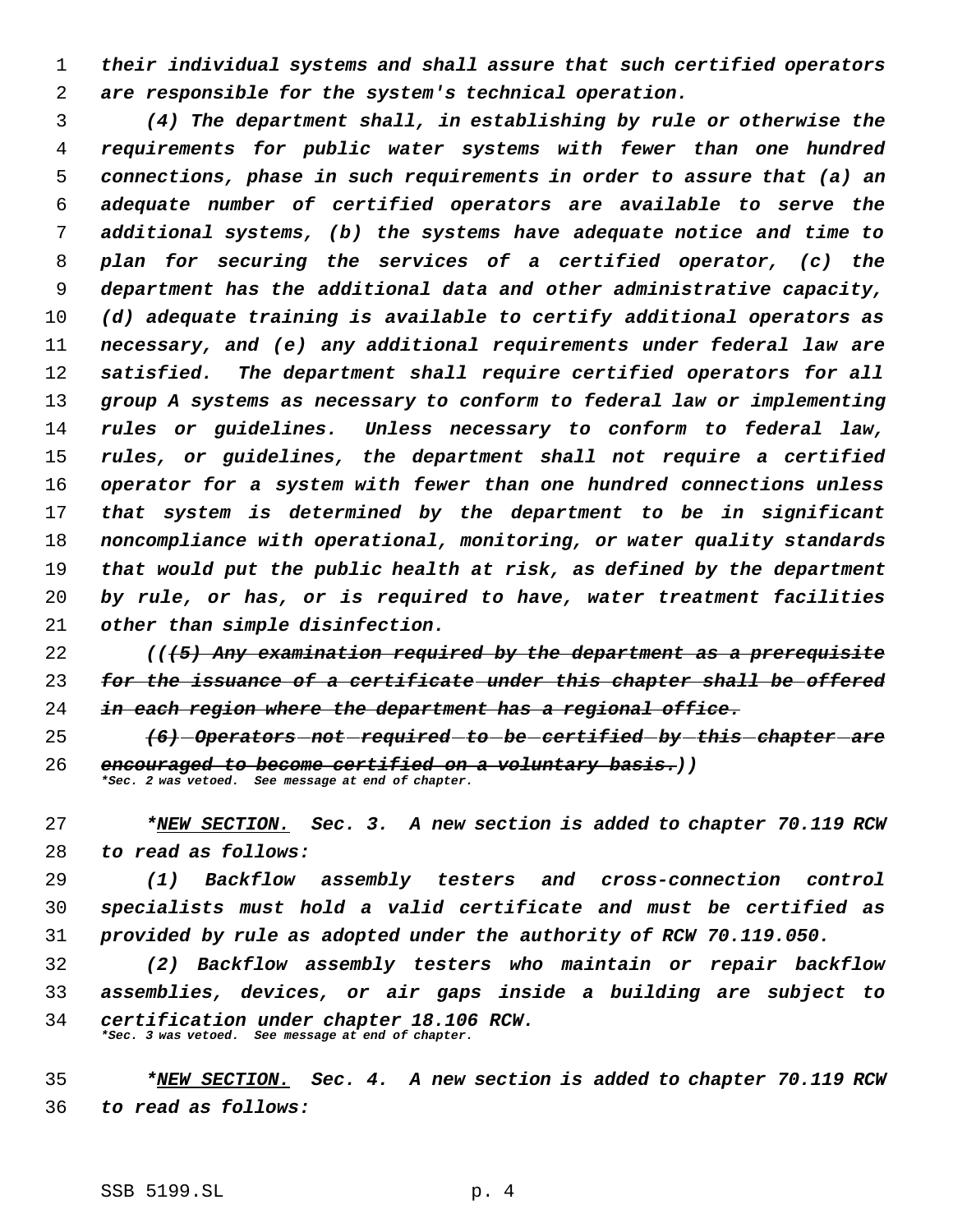*(1) Any examination required by the department as a prerequisite for the issuance of certificate under this chapter must be offered in both eastern and western Washington.*

 *(2) Operators not required to be certified by this chapter are encouraged to become certified on a voluntary basis. \*Sec. 4 was vetoed. See message at end of chapter.*

 *\*Sec. 5. RCW 70.119.110 and 1995 c 269 s 2906 are each amended to read as follows:*

 *The secretary may ((after conducting a hearing)) revoke or suspend a certificate: (1) Found to have been obtained by fraud or deceit; ((or)) (2) for fraud, deceit, or gross negligence ((in)) involving the operation or maintenance of a ((purification plant or distribution system)) public water system; (3) for fraud, deceit, or gross negligence in inspecting, testing, maintenance, or repair of backflow assemblies, devices, or air gaps intended to protect a public water system from contamination; or (4) for an intentional violation of the requirements of this chapter or any lawful rules, order, or regulation of the department. No person whose certificate is revoked under this section shall be eligible to apply for a certificate ((for one year from the effective date of the final order of)) until the completion of the revocation period.*

*\*Sec. 5 was vetoed. See message at end of chapter.*

 *\*Sec. 6. RCW 70.119.130 and 1991 c 305 s 8 are each amended to read as follows:*

 *Any person, including any operator or any firm, association, corporation, municipal corporation, or other governmental subdivision or agency who, after thirty days' written notice, operates a public water system which is not in compliance with RCW 70.119.030(1), shall be guilty of a misdemeanor. Each month of such operation out of compliance with RCW 70.119.030(1) shall constitute a separate offense. Upon conviction, violators shall be fined an amount not exceeding one hundred dollars for each offense. It shall be the duty of the prosecuting attorney or the attorney general, as appropriate, to secure injunctions of continuing violations of any provisions of this chapter or the rules and regulations adopted ((hereunder: PROVIDED, That, except in the case of fraud, deceit, or gross negligence under RCW 70.119.110, no revocation, citation or charge shall be made under RCW*